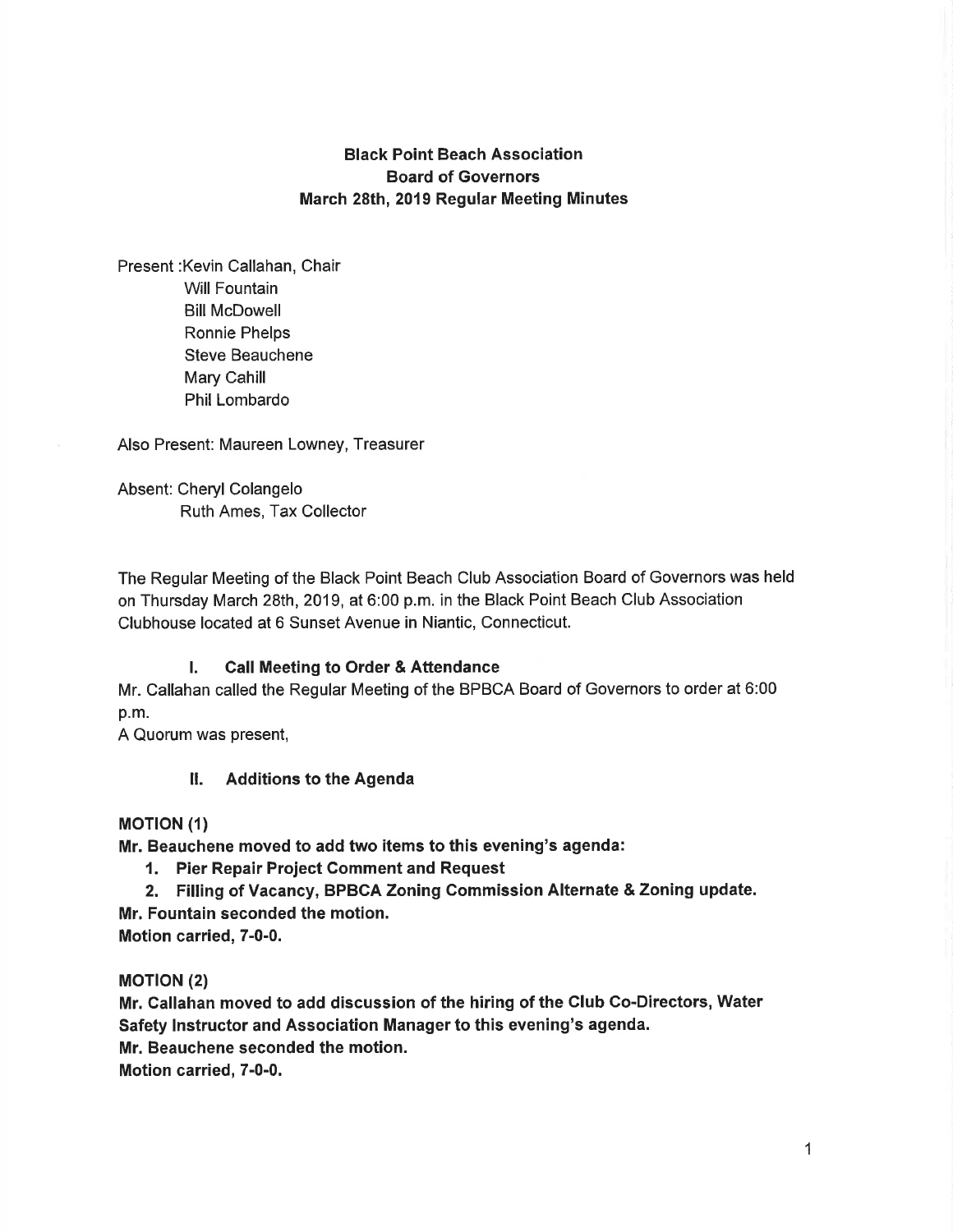# lll. Public Comments

Mr. Callahan called for Public Comment.

- 1. Carol Ward of 23 Blue Heron Road offered some of the following comments:
	- She has serious concerns regarding the development going across the street.
	- The West Lane development comes right up to where the stone wall was.
	- She would like to ask the Board if they can have some sort of special meeting where we can bring up some of the issues that might impact all of Black Point Beach Club.
	- o Trucks will be going down that road, Bond Street and so forth.
	- She just spoke with First Selectman, Mark Nickerson, and he said he is going to ask the Planning Commission if a meeting can be held where the public can express their concerns.
	- o She is not saying the development shouldn't happen merely that the Black Point Community has concerns about traffic, runoff, replacement of the stone wall, as well as many other things.
	- Perhaps a delegation could be formed to speak with the Town.
- 2. Cynthia Trocki of 22 Blue Heron Road offered some of the following comments:
- She's going to be affected directly by the development and she's not saying it can't be developed.
- It's Old Black Point Property yet there is a sign alerting the Association that the lot being developed is Black Point property; they're trying to take public property on West Lane where it meets Bond Road, and is trying to create a different right-of-way than the one intended by the deed of 212 Old Black Point Road.
- The Town Planner, Gary Goeschel, is really misled by the plans that have been submitted to the Town from the developer/owner.
- A hearing is being held on April 9th on this proposal and they're trying not to allow any public comment; we are an Association and need to be on high alert to get this access point stopped by submitting information that is in the Town records.
- After looking at the division over there- they're only suppose to access the property from the south line and within that tract of land; they're not suppose to come over the easterly side of it and the abutting property also has a 25 ft right-of-way for that property.
- o lt's Old Black Point property and should be accessed from Old Black Point.

Ms. Trocki said she has a letter (letter not yet submitted) stating these comments that she would like to submit to the Board so it can be placed on the website blog, so people know what's going on. Ms. Ward added that Mr. Goeschel has labed on the plans that West Lane coming from Old Black Point is private. She noted that Ms. Cahill has told her for years that it is not private. Ms. Ward would like more clarification and would also like to known about the drainage for this project.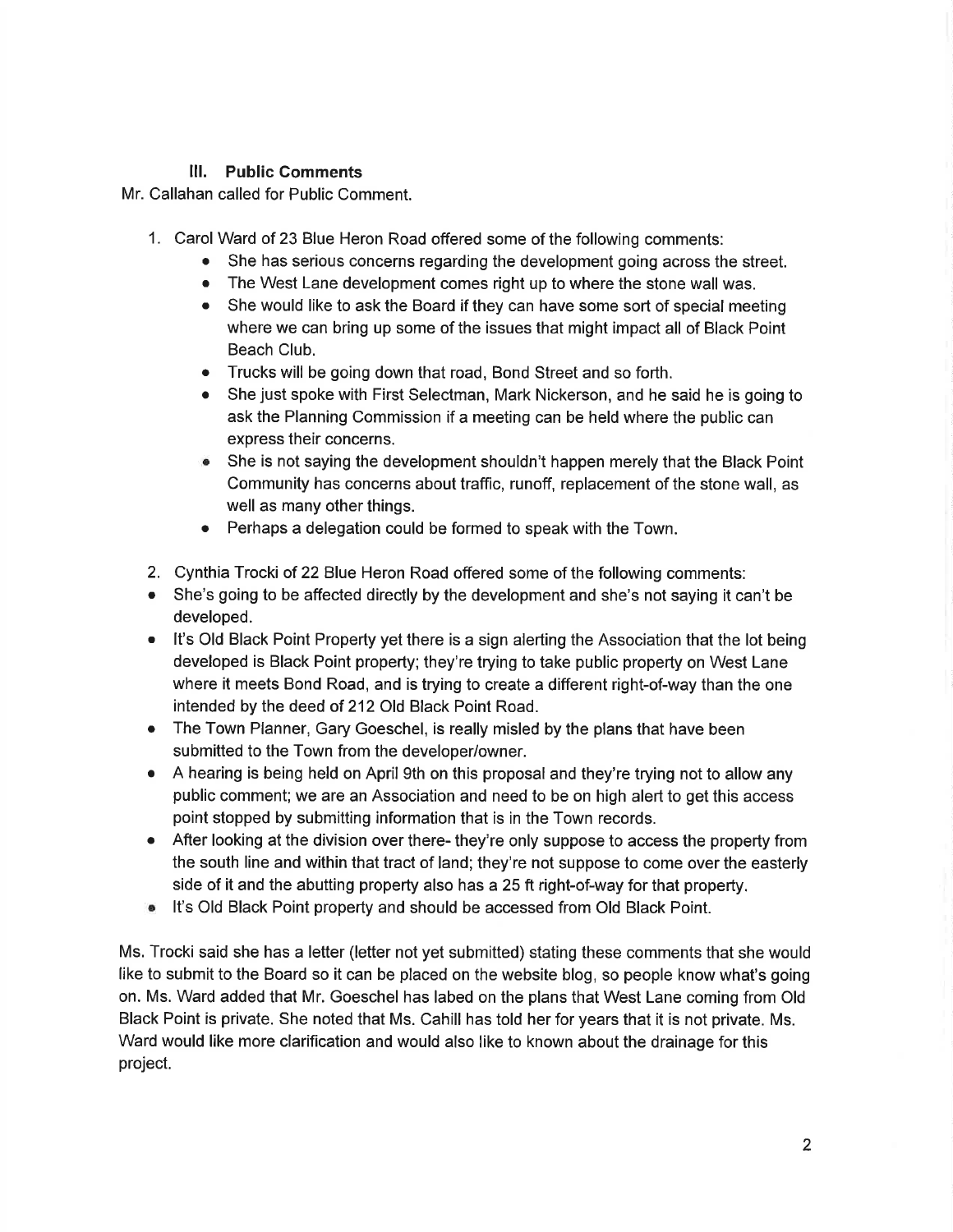# lV. Budget Presentation and Discussion

Ms. Lowney presented the FY 2019-2020 draft budget charted along with both last year's projected budget and actual budget; the figures discussed where as of March 2019 and she noted the 3 additional months that remain are not included in the expended figures. Ms. Lowney reviewed the budget line item by line item which was followed by in-depth discussions,and revision when deemed necessary.

Some of the items Ms. Lowney discussed with the Board included the following:

- The proposed mill rate is 1.6.
- o Big ticket items include the Association Manager whose salary has not yet been determined, payroll taxes, insurance (which has increased by \$1,500), the utilities (which has been over budget the last two years), the Zoning Officer salary and the pier repair project (the extra surplus here can be used towards the repair.)

Mr. Lombardo said the pier repair project is not going to be included in the budget; it will be an assessment and no capital account funds will be utilized. He said the budget being discussed is to run the organization.

Ms. Lowney than went on to review the following:

- o We've gotten \$8,500 in zoning fees when we only anticipated \$3,500.
- $\bullet$  For the rec program we anticipate \$25,650 income.
- On the grand list our net figure has gone up about \$300,000 from last year.
- o Liens and interest brought in \$862.
- o Prior year taxes-\$1585.00 has not been paid.
- o Received \$800.00 in Clubhouse rentals; proposed income for this year \$1,200.
- $\bullet$  \$25,000 in fund surplus.
- o lnvestments (i.e. interest from bank accounts) we brought in \$440 so we increased that projection by \$1OO for the new year.
- We've moved the ZBA permits from \$400 up to \$900 since we're already up to \$900 for this year.
- o Audit fees are at \$3,500 which is the same as last year.

Mr. Lombardo and the Board reduced many of the line items to lower the mil rate and some of the following was determined:

- The grass cutting has been increased by \$100.
- Insurance has been moved up \$3,000 because we're already over budget.
- $\bullet$  Legal fees have been lowered to \$8,000.
- $\bullet$  Payroll services will remain the same as will security patrol.
- $\bullet$  The rec program supplies was budgeted \$1,500; it has been moved up to \$2,650 for the new year.
- The Clubhouse maintenance was altered to \$3,000.
- o Grounds maintenance will be \$3,000.
- o Playground will be 4,000.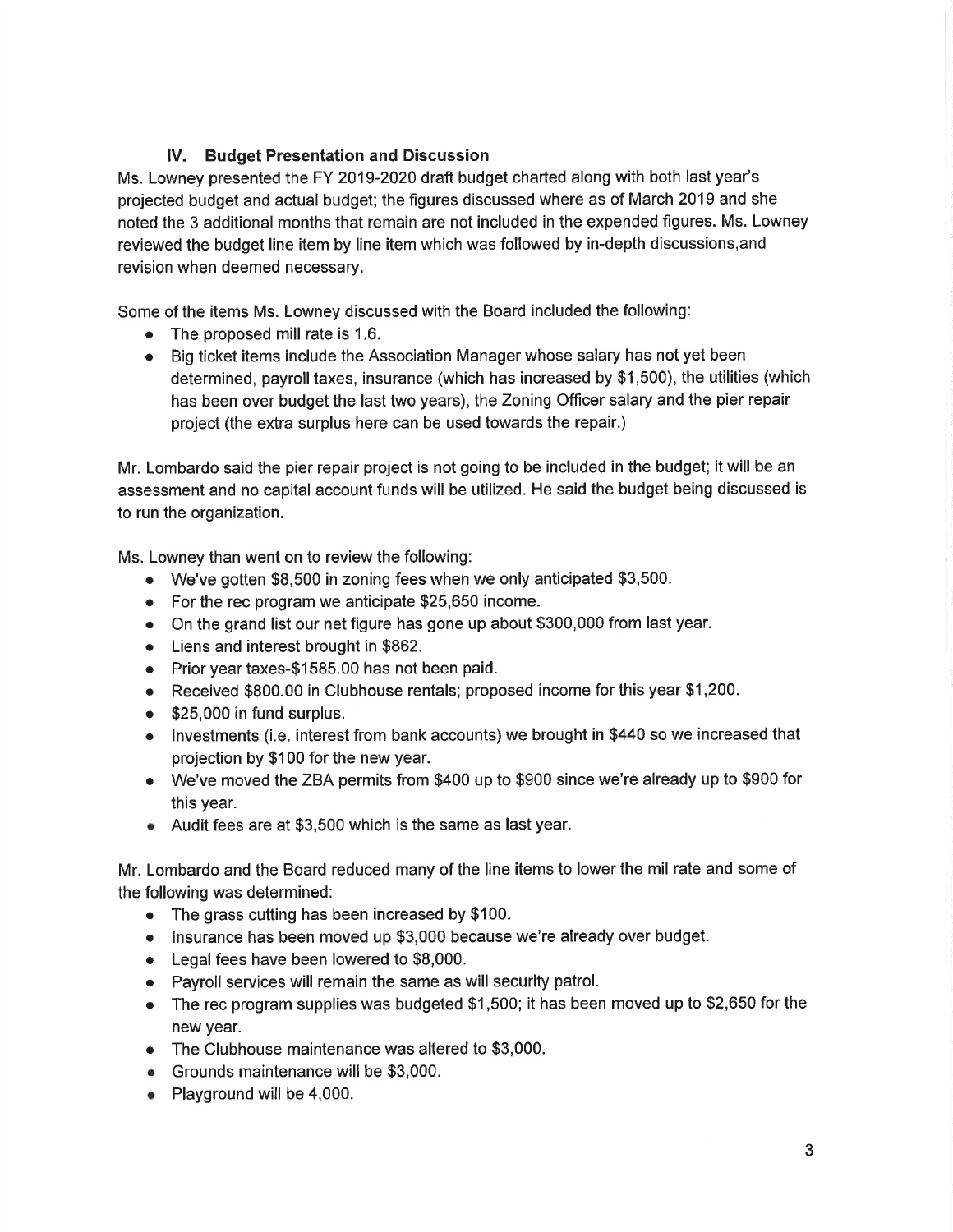- . Supplies will be \$1,500.
- Tennis courts will be reduced to \$5,500 (the Association Manager will roll the courts.)
- Black Pointer/Quality Printers was moved up to \$3,500.
- Waterfront maintenance will remain the same.
- o Capital expenditures will go down to \$30,000.
- Beach patrol was lowered to \$7,000.
- o Association remained the same, at \$22,000.

Mr. Lombardo asked if we have an overall objective of what we want to see in the checking account and Ms. Lowney detailed the three association accounts- checking, sweep account and long-term capital account.

Mr. Lombardo said we need to rethink how we do the budget estimates and Ms. Lowney said she will revise the formulas which will help. Mr. Lombardo suggested sorting all the line items by subcategory in the future.

The Board discussed best business practices for savings along with the yearly \$8,500 contribution to the long-term capital account. Ms. Cahill feels we should continue this practice while Mr. Lombardo feels it should be discontinued. After much discussion the Board opted to decrease the yearly contribution from \$8,500 to \$500 and revisit this topic again next year. Ms. Cahill said she is against this change since a previous Board Member put this item in for long-term capital improvements.

The Board further discussed the budget.

Ms. Cahill cautioned against reducing this budget too much noting that some of this money made be needed for the pier repair project.

The Board discussed personnel salaries

# V. Chairman Response/Comments

Mr. Callahan said he doesn't have the information that Ms. Ward and Ms.Trocki have and at this moment, can't verify it; the Board can attend and if someone wants to spearhead it, that would certainly be fine.

Ms. Phelps asked if something could be put on the website and the Board discussed how it would be prudent to find out if the public will be allowed to speak prior to posting any kind of notice on the website.

The Board discussed West Lane and the road status which Ms. Ward and Ms. Cahill said is incorrectly being called private. Ms. Cahill detailed the history of this issue and explained how West Lane can't be considered a road.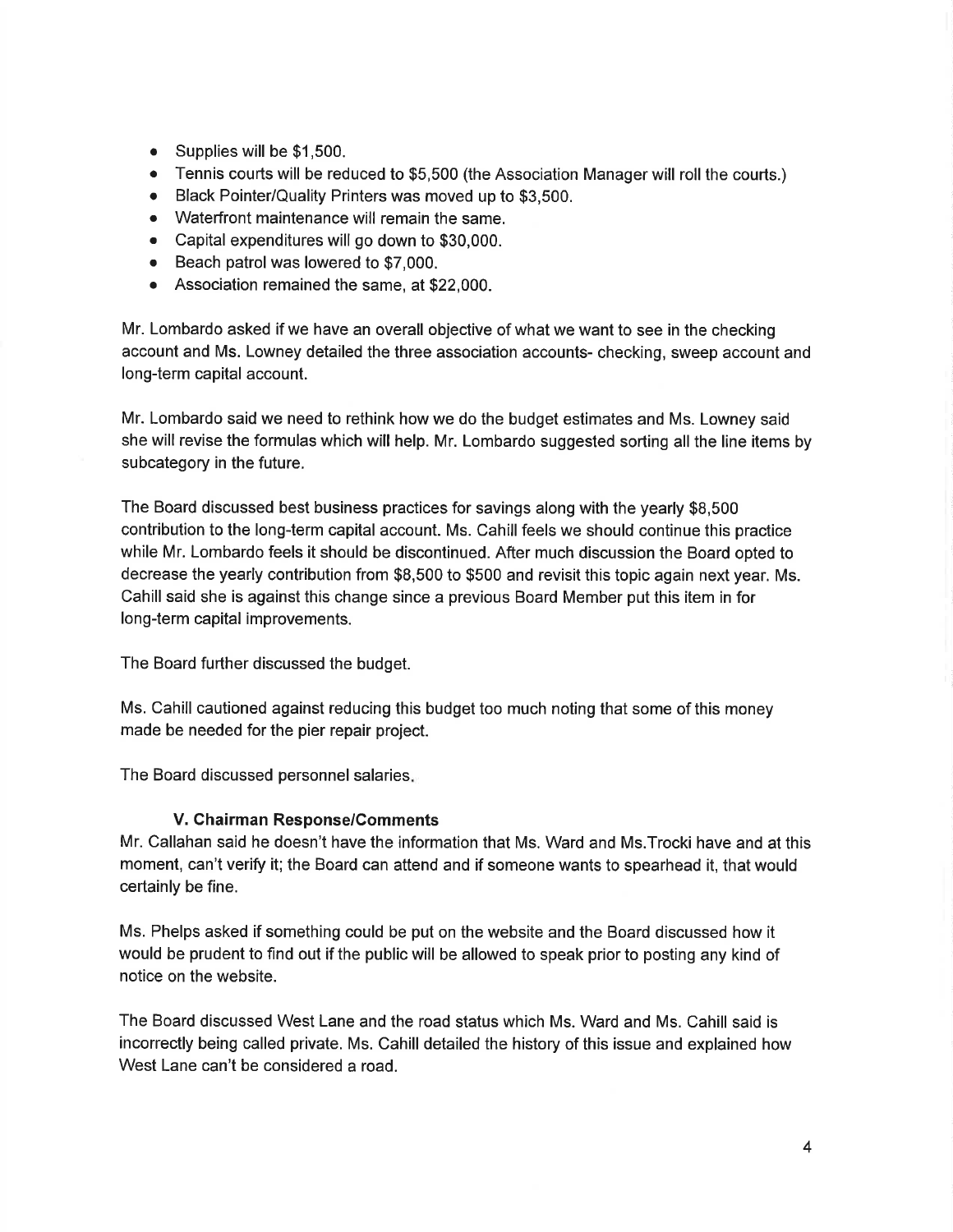Mr. Fountain detailed how no public comment can be made in subdivision cases of 10 lots or less. The Board discussed the possibility of Mr. Beauchene writing a letter to the Town Planner Ms. Phelps suggested seeking out Mr. Ventres for assistance.

Ms. Trocki said it's important for us to attend no matter what.

### Vl. New Business

## a. Pier Repair Project

Mr. Beauchene shared that 4 bids have come in for the pier work so far, all in the \$650-\$700,000 ballpark with the exception of (1) one million quote; the Pier Committee is is thinking it would be best to split this cost over two years which would roughly increase the mill rate to 5%; two payments will be done over two years. He said they're going to invite all the contractors in to speak with them and than present this at the May meeting.

The Board discussed the pier

## b. Zoning Update & Vacancy

Mr. Beauchene shared how Mr. Ventres catalogued allthe Zoning files. He explained how the Zoning Commission is missing an alternate and would like to extend an invitation to John Horoho.

### **MOTION (3)**

Mr. Beauchene moved to appoint John Horoho as the Black Point Beach Club Association Zoning Alternate. Ms. Phelps seconded the motion. Motion carried, 7-0-0.

Mr. Beauchene said the Zoning Board of Appeals needs an Ex-Officio

Ms. Cahill asked for an updated Zoning Commission roster

# c. Discussion regarding hiring of Co-Directors, Water Safety Instructor and Association Manager.

The Board discussed the interviewees

## **MOTION (4)**

Mr. Beauchene moved to hire Nadia Banever and Erica Garnett as Co-Directors at a salary of \$4,000 each.

Mr. Lombardo seconded the motion.

The Board discussed the positions and their salaries